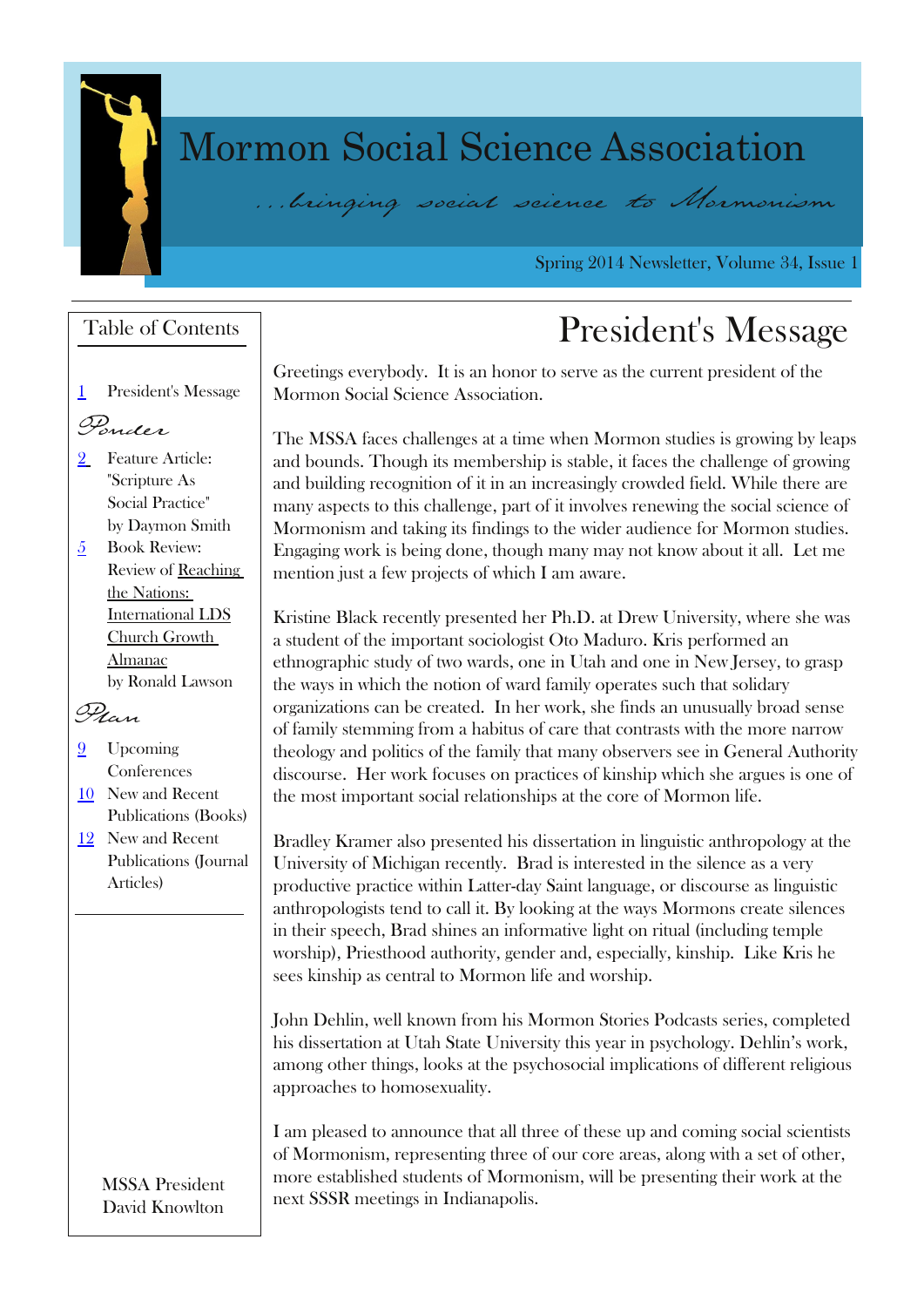### <span id="page-1-0"></span>MSSA Leadership

President David Knowlton (20132015) President-Elect Melvyn Hammarberg  $(2015 - 2017)$ Board Members Rick Phillips  $(2013-2015)$ Amy Moff Hudec  $(2013 - 2015)$ Treasurer/Secretary Ryan T. Cragun  $(2011$ -present) Newsletter Co-Editors Bosco Bae Rene Romig  $(2009$ -present)

## FEATURE ARTICLE

### Scripture As Social Practice

Daymon M. Smith, Ph.D.

Anthropology

In the *Cultural History of the Book of Mormon* I develop a theory of scripture. Drawing on recent work concerning "scripturalizing" done by scholars (like myself) affiliated with the Institute for Scripturalizing Studies at Claremont Graduate University, the theory regards "scripture" as a term describing a complex relationship between texts and practices informed by texts. Rather than a genre of text, "scripture" is a word that simplifies an ongoing social process that generates social roles, authority, power, tradition, capital, and what we often call "imaginaries."

As a term that directs one's attention to particular text, "scripture" tells adherents of some textual-canonical tradition where to look, and from what resource to draw, in order to make their identities and social roles intelligible to others in their community. I call these texts derived from "scriptural" material by the term "metatext," and that term can be used for written commentaries, sermons, dictionaries, encyclopedia, curriculum, morality tales and other familiar, religious exegetical apparatuses. Pseudepigraphal writings, parodies, and many other genres can be considered "metatext," as well; and this allows our histories of text-based movements like Mormonism to link together sources of authority with attempts to subvert, challenge, or expand such authority across genres, bodies, and biographies. Moreover, the term "metatext" is useful for linking together practices informed by text: say, the uttering of a prayer whose words are given in text, or an office or title given in text, or economic or marital practices sanctioned in text. Such prayers, offices, economic and marital practices can be regarded as "metatext," allowing them to be understood as *interpreting* text, giving embodied illustrations for readers. It is the relationship between text and some interpreting, dependent, or developing metatext which creates the imagined referent of the term "scriptures."

Just as a standing wave of sound can appear stable and solid, so is "scripture" a term used by "natives" for what is in fact a complex, flowing, everchanging relationship between text and metatext. In the case of the Book of Mormon, metatext appeared chronologically earlier than the actual book. In the region surrounding Palmyra, New York, as early as 1828 we see editors publishing parodies and other attempts to fill in the content of what was known by most readers merely by a title: The Book of Mormon. After a book was published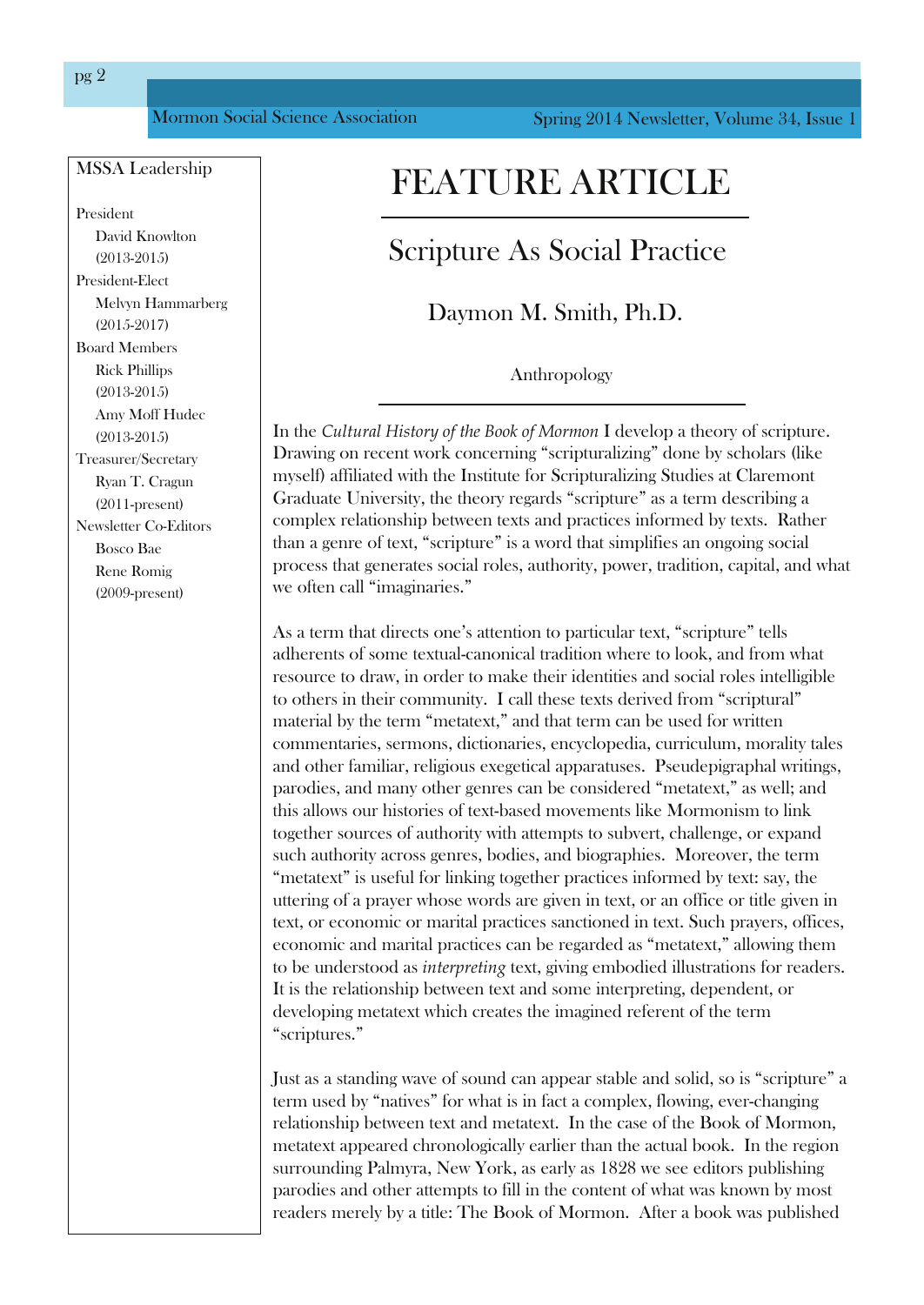## Smith: Scripture As Social Practice continued: Ponder

bearing this name, critiques of the "doctrines," theology, historicity would appear, as would defenses responding to said critiques. In this back-and-forth, however, the text of the Book of Mormon was often ignored, and long-standing battles over authority, canon, ritual, theology, administration, and other matters provided metatextual cues—sort of standing wave—for future readers of the book. As metatext was layered upon text, the book itself became something of a fetish, a "new scripture" said to interpret or be a "codicil" of the New Testament. The Book of Mormon, in fact, was never more than Bible metatext for early Mormons, and with the creation of the "Quad" combination in the late 1970s by the LDS Church, these two books were integrated by a metatextual root system comprised of footnotes, indices, dictionary, and vast curricular and sermon commentary into a single imaginary called "the scriptures."

But what does the "native" mean by "the scriptures"? Not merely the books themselves, of course, but the interpretations of the words written between the covers—that is to say, the metatext which explains, develops, critiques or defends, validates or denigrates the text. If we understand "scripture" as a relationship between text and metatext, we see that metatext is essential to making something "text," such that one might claim to read only "what is right there on the page," as Christian fundamentalists often claim. Metatext makes text "foundational," but we must understand "metatext" as referring to social practices surrounding some actual text, say, the King James Bible published in some actual year, on paper, in some language. In fact, if we examine the practices—discursive, ritual, fantastical—surrounding the actual use of a book, we see that "what is right there on the page" is often layered with centuries of metatext. Why does the native fundamentalist regard his or her reading as found "inside" the text, and have so much difficulty seeing what "outsiders," literary critics, and other readers find evident? This is an important question, and I believe by approaching the matter from the perspective developed in the cultural history I've recently finished, we find some answers.

The natives (in this case, self-described Mormons) embody vast metatextual structures—administrative hierarchies outlined by titles using proper nouns found in text, dietary and sexual codes said to be sanctioned in text, and so on—which they in fact "bring" to the text. By virtue of having embodied said metatextual structures (and rituals are functionally understood as factories for embodying such things, for instance, when passing bread and water in "the sacrament"), the native reader of text-as-scripture collapses the boundary between society, culture, text and body; in effect, confusing what is "inside" them with what is "inside" the book. A threat to "the scriptures" can actually be felt, physiologically, as a threat to one's person, in a rather extraordinary development. Thus, the term "scripture," as I show over the course of four volumes of history, is a term that shows the social scientist *where to look* if we'd like to see where to begin a historical or social analysis of power, identity, social roles, capital, myth, tradition, and so on. In something like a spiraling vortex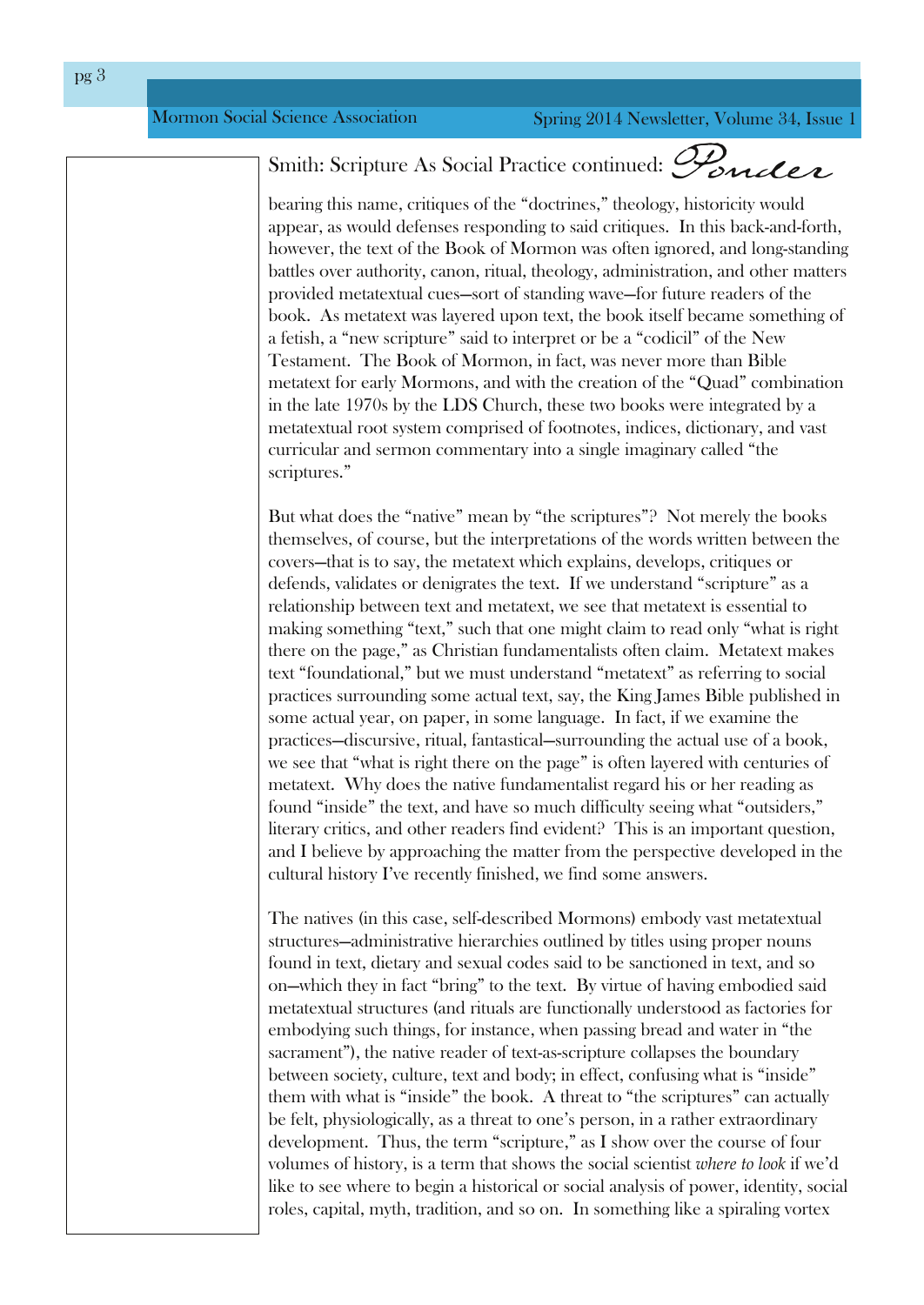#### Smith: Scripture As Social Practice continued:

or whirlwind, metatext exploded from the pages of the Book of Mormon, picking up edifices long abandoned or sedimented under tradition, and scattering them through a landscape of readers. The pages of the book provided nouns, phrases, scripts for readers to voice; stories, heroes, villains, for nineteenth-century children to learn about in an emerging primary education system created in the image of Christian Sunday Schools; tests for missionaries to put before investigators of a new-"old time" religion; and much else that would give us the always in flux, complex system of referents we simply call "Mormonism."

In summary, the *Cultural History of the Book of Mormon*—itself a long explanation of the meaning of the word "scripture," and an exploration of what it created (if we can anthropomorphize briefly) in order to make itself appear like an *object* to build upon, instead of a *relationship* that obscures existing powers—tells how Mormonism became a thing one could voice, argue against, convert to, by virtue of *it being metatext* that brought together the Book of Mormon and the Bible. It describes the Restorationist movements that preceded the book's publication, shows how such movements were metatextual dynamos that took the book and fitted it into existing traditions. It shows how the new missionary system of the mid-nineteenth century fragmented the voices and words of men like Orson and Parley Pratt—themselves explicating the new religion by using terms broken from canonical text—to create a stable referent called "Mormonism." The new book gave us stories and dictionaries and compendia, authors like George Reynolds and B.H. Roberts who taught metatext to children, and wrote reference material used by lay curriculum writers to fashion a "doctrine" and Sunday School genre where text could be bent "to your daily life," effectively turning the familiar Catechism questionand-answer dyad into something one could personalize. A new administrative regime was built around the education of children, and as I show in the cultural history, this administrative regime would become the new referent of "the Church" as it grew into a bureaucratic government of bodies, biographies, and text in the early twentieth century.

What is evident over the long history of the Book of Mormon – as scripture used by Restorationists – is how often metatextual traditions obscure what is found on the pages of the Book. For example, the Tower of Babel is not in the book, but was added by metatextual commentary inserted as chapter headings. The same can be said for the reading of Lamanites as Native Americans, as Zion being in Central or South America; as its Moses being the Moses in the Bible; or its Jews being the Jews familiar to us. In fact, as I document in the first volume of the series, many Mormon historians and scholars write unwittingly "inside" metatextual traditions, effectively writing as na(t)ive Mormons whose interpretations of a text is also performative of one's identity and membership inside a community. Yet, as I show in the final, fifth volume of the series, the Book of Mormon can be stripped of centuries of metatext. Readings justified by what is "on the page" can be given which lead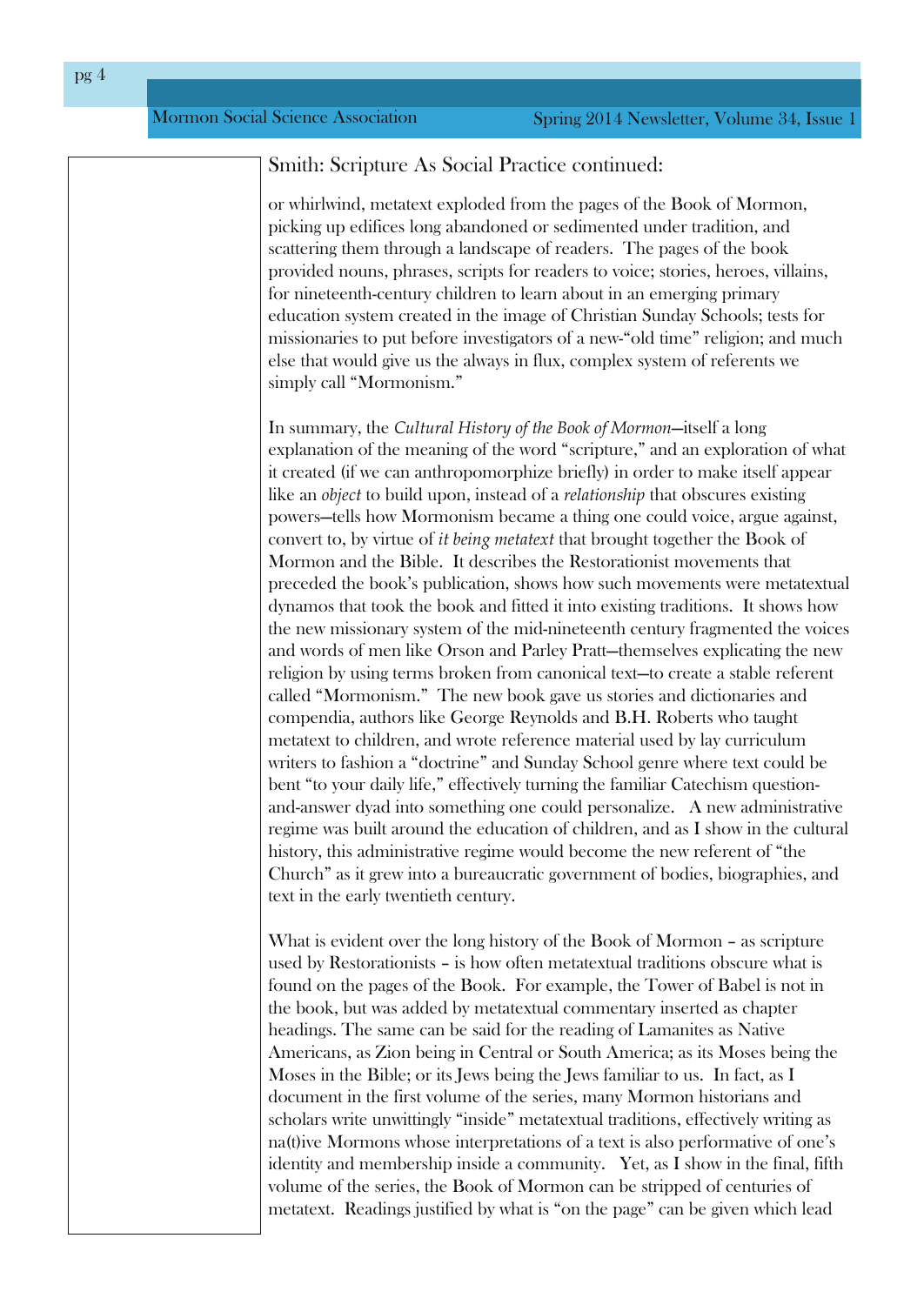Smith: Scripture As Social Practice continued:

to rather surprising notions of history, apocalypse, the "Remnant," the "Book of the Lamb," and much else long regarded and presumed to be little more than biblical metatext. In fact, the Book of Mormon can be read as *demanding* it be broken from such tradition; Mormon history—with all the tales of persecution, suffering, lamentation—as an experiment in interpretation gone wrong. An experiment—history as metatext!—that the cultural history suggests is conclusive evidence of the power of tradition, embodied in flesh and imaginaries like churches and corporations, to compel readings in a manner that often is demonstrably at variance with what the words in said text can be read as saying. When Mormonism is understood as a word, first of all, we are forced outside the world of the Native, and as a Native Anthropologist, the most estranging turn I have taken in the "field" came after realizing the nature of scripture as a *relationship*, not a genre, bringing together text needing interpretation by metatext: words, bodies, books, biographies, rituals, into vast imaginaries we create and embody.

## <span id="page-4-0"></span>BOOK REVIEW

Review of David G. Stewart, Jr. and Matthew Martinich, Reaching the Nations: International LDS Church Growth Almanac (Cumorah Foundation, September 25, 2013).

> Ronald Lawson Queens College, CUNY

In his Foreword to this work, Armand Mauss refers to Rodney Stark's enthusiasm about LDS growth beginning about 1985, and his straight-line projections predicting enormous growth and ultimately the recognition of Mormonism as a new World Religion. However, David Stewart was one Mormon who noticed losses from low retention after 1996. Seeing the weaknesses of official statistics, and of the proselytizing and retention efforts that lay behind them, Stewart launched a personal mission to remedy these problems facing his church through generating reliable, candid information concerning the Mormon missionary program in order to provide information to the laity, and especially would-be missionaries, and thus raise consciousness and alter policies.

Working with Matthew Martinich, they compared Mormon official membership growth in countries over time, especially during the last two decades, with changes in the average congregational size and in the number of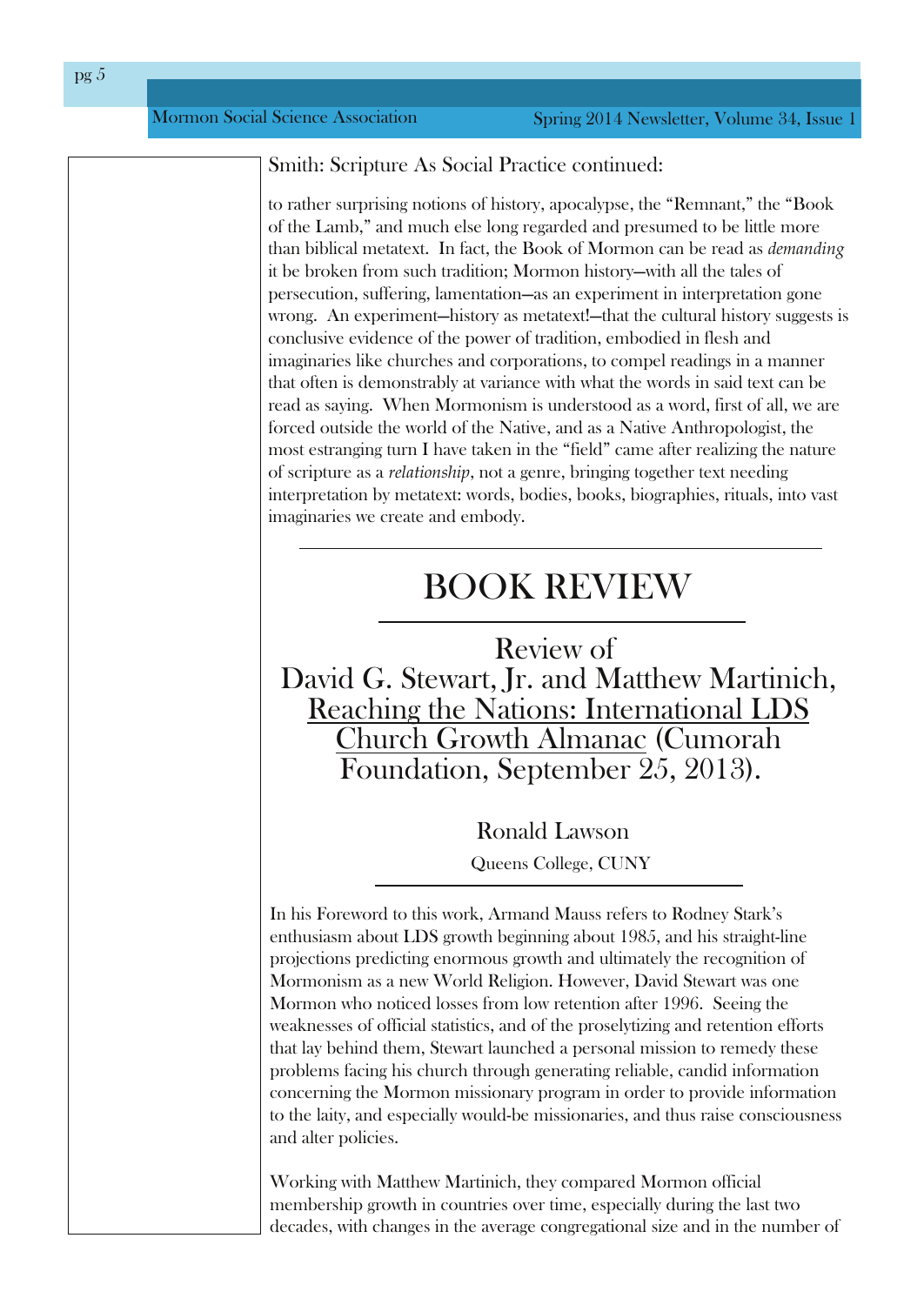#### Lawson: Review of Reaching the Nations continued:

congregations, in order to estimate what proportion of listed members attend services and are active in the congregations. They also noted whether congregations were wards or branches, as a measure of the availability of local priests to lead them. They also visited congregations in many countries, conducted thousands of interviews with missionaries as well as with members, and drew on hundreds of reports from mission presidents, returned missionaries, and members; their ongoing data collection process continues, drawing on contacts in almost all areas of the world.

This work is the most recent contribution to this crusade. It is huge: two tomes, each just short of 1,000 letter-sized pages, containing 10 detailed regional and 201 country profiles, with overviews of the geography, history, economy, population, politics, people groups, culture, religion, religious freedom, cities, and Mormon history of each, together with research and analysis of growth, retention, printed materials available in local languages, and the opportunities and challenges facing the LDS Church there. The authors also compare Mormon growth with that of other religious groups, notably Seventh-day Adventists and Jehovah's Witnesses. These are excellent choices because of their similarity to Mormons: all three groups originated in the USA, regard themselves as the sole possessors of truth, and have, because of a felt need to spread their particular message, globalized and grown dramatically.

In their Introduction, the authors estimate that only 30% of LDS members worldwide are active to the extent of attending services. Since all such statistics are tendered as "estimates", I wrote to Dr Stewart to ask his sense of their degree of reliability. He responded that "We have corroborated these figures and have found a high level of consistency among different sources and therefore place high confidence in their reliability" (March 25, 2014). Their analysis reveals that the proportion of active members varies among the regions, and also within them from country to country. The highest participation (50%55%) is found among Mormons living in the Middle East and North Africa; in this heavily Muslim region, however, almost all members are not locals, but have been drawn there from Europe and the US. The estimated participation rate is 43%-46% in Southern Asia, 43% in Sub-Saharan Africa, 40% in the USA, 35% in Oceania, and 33%36% in Canada. The estimate for Western Europe is right at the mean—30%. The regions whose estimated participation is lower still are Eastern Europe (24%), Central America and the Caribbean (22%), while Eastern Asia, the Caucasus/Central Asia, and South America are all 20%. The country with the lowest member participation, Chile, stands at 12%. Losses are especially high among adult converts, large numbers of whom disappear shortly after their baptism, and who prove to be the least likely to respond to reclamation efforts. Since in some regions, the authors report, many of these go on to become active with other religious groups, the fact that the official membership roll continues to include them seems absurd: that roll is instead a list of all who have been baptized as Mormons and who may be still alive. It is at best a measuring stick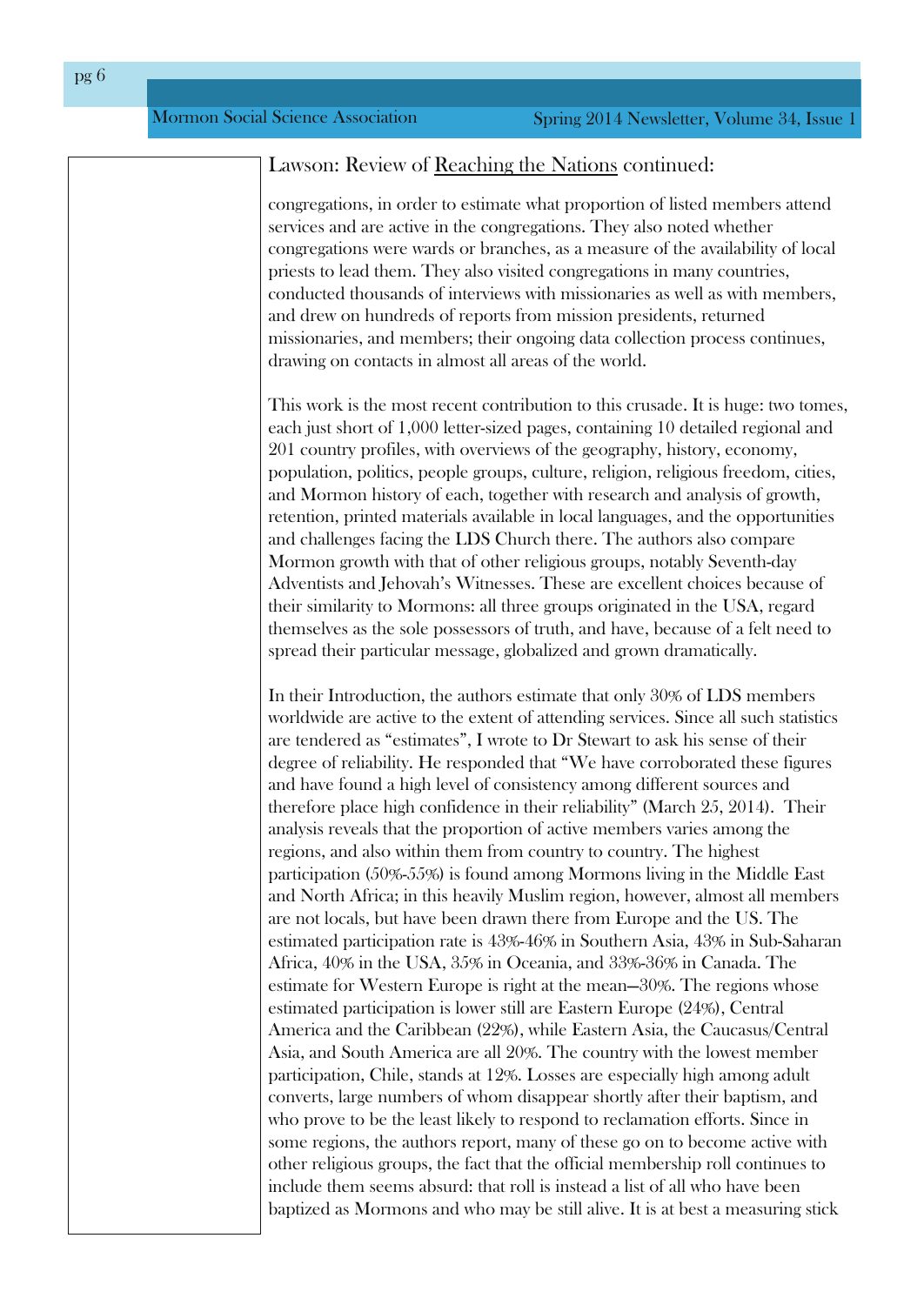### Lawson: Review of Reaching the Nations continued:

against which to measure retention and activity rates.

When comparing Mormon, Adventist, and Witness statistics, it becomes clear to the authors that the latter two usually have far more congregations, higher member retention and local involvement, and much broader geographic coverage. (This study explores the degree of urbanization and whether Mormons have a presence in cities of more than a million people because Mormon outreach is usually limited to cities.) The contrast between Mormons and Witnesses is especially great in the area of missionary outreach: while among Mormons this is left mostly to youthful volunteers, it is seen as so central by Witnesses that they count not baptized Witnesses but only "publishers"--those who are witnessing regularly.

Low member retention among Mormons is blamed on too much attention to rapid and numerous convert baptisms, which the authors associate especially with foreign missionaries, and too little concern for careful indoctrination, for ensuring that converts have a habit of attending services and have overcome unacceptable addictions before their baptism, and inadequate or nonexistent fellowshipping of new members after their baptism and responsibility for them has shifted to the local congregation. Retention rates are often higher where laws prevent the sending of foreign missionaries, so that local congregations feel greater responsibility, for local missionaries are more likely to be concerned with strengthening the congregations, and where the cost of embracing a new religious identity is greater.

A central idea explored by the current Broadway hit, *The Book of Mormon*—that for Mormon missionaries one size fits all, so that the same lessons are taught to would-be converts everywhere—underlines another theme of this work. This is that Mormon missionaries are not culturally aware, and have not been prepared to reach out meaningfully to Muslims, Hindus, any of the Christian Orthodox groups, Coptic Christians, etc. Consequently, they have been notably unsuccessful among members of such groups. They are in sore need of training in missiology.

<span id="page-6-0"></span>Mormons are obviously the projected audience for this work, so that the authors saw no need to explain the various peculiarly Mormon terms, such as the difference between a ward and a branch. This may also have been the reason why the segments devoted to local Mormon history in each chapter, particularly those dealing with regions or countries like Sub-Saharan Africa and the Caribbean, failed to mention that the cause of the late Mormon arrival there was the earlier policy of not opening the priesthood to men of African descent, so that there had previously been no reason to plant a congregation where no local person was eligible to lead it. Likewise, entry to much of Eastern Europe, the countries that were once part of the Soviet Union, and China was delayed by the policy that prevented entry without government permission. Perhaps it was assumed that readers would be aware of these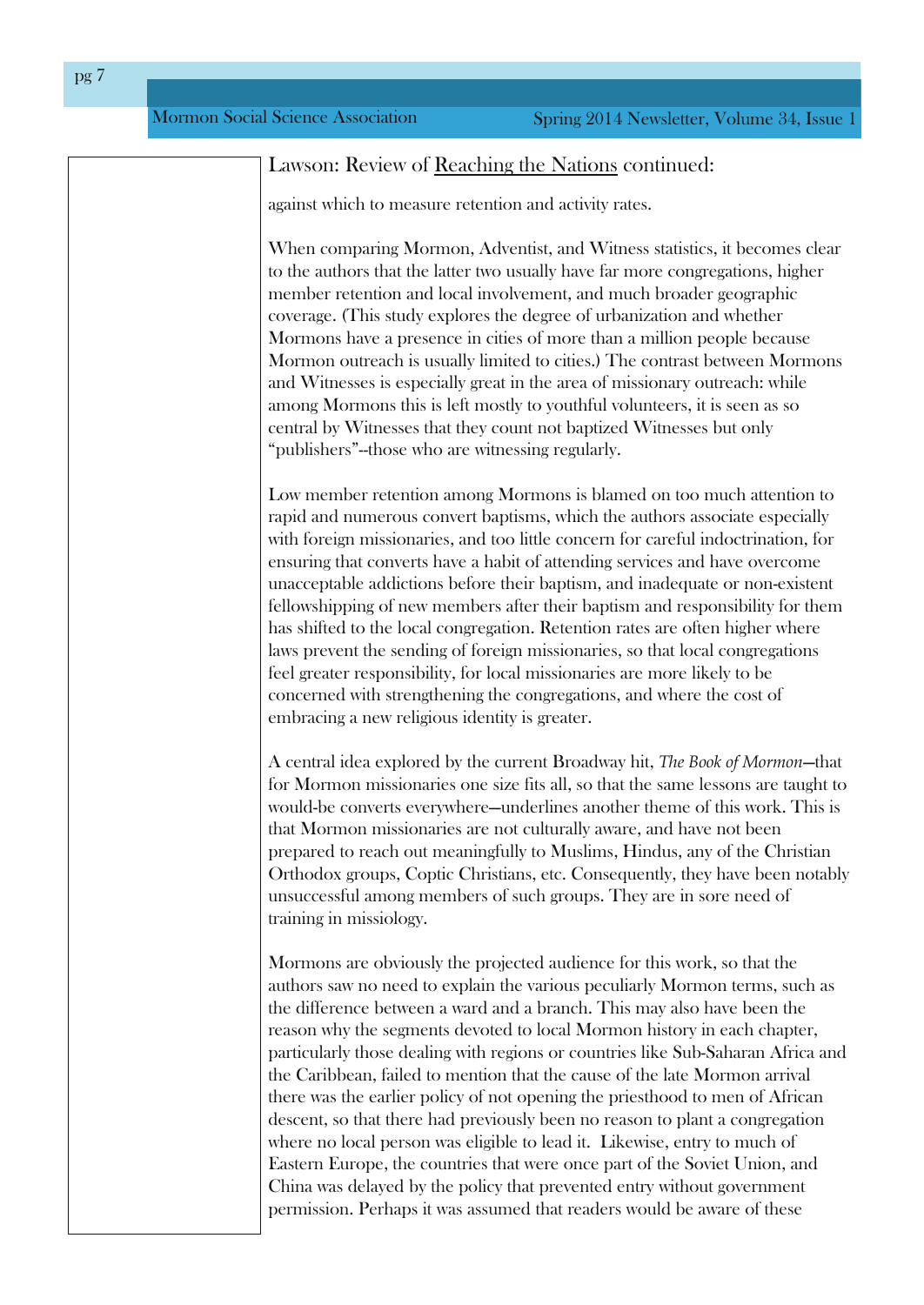### P r up r q Vr fldoVflhqfh Dvvr fldwlr q

| Odzwr q=Uhylhz ri Uhdfklgjwkh Qdwt gyfrgwlgxhg=                                                                                                                                                                                                                                                                                                                                                                                                                                                                                                                                                                                                                                                                                                                                                                                                                                                                                                                                                                                                                                                                                                                                                                                                                                                                                                                                                                                                                                                                                     |
|-------------------------------------------------------------------------------------------------------------------------------------------------------------------------------------------------------------------------------------------------------------------------------------------------------------------------------------------------------------------------------------------------------------------------------------------------------------------------------------------------------------------------------------------------------------------------------------------------------------------------------------------------------------------------------------------------------------------------------------------------------------------------------------------------------------------------------------------------------------------------------------------------------------------------------------------------------------------------------------------------------------------------------------------------------------------------------------------------------------------------------------------------------------------------------------------------------------------------------------------------------------------------------------------------------------------------------------------------------------------------------------------------------------------------------------------------------------------------------------------------------------------------------------|
| idfww1Rwkhuzlvh/Lxp qrww.uhzklwkhvhlwxhvzhuh qrwdgguhwhg1                                                                                                                                                                                                                                                                                                                                                                                                                                                                                                                                                                                                                                                                                                                                                                                                                                                                                                                                                                                                                                                                                                                                                                                                                                                                                                                                                                                                                                                                           |
| I lqdog/zkhq Lohduqhg wkdwPrup rqvkdg ghflghg qrwwr sxeolwk wkhluxw.do<br>Dop dadf fryhulaj with   hdu 5346/dag widwar rah Ldvnhg nahz with uhdvra/L<br>ir xqg p   vhoi z r qghulqj z khwkhu wkl v er r n kdg p dgh wkh wodwlwwlif v wkdwwlkh<br>Dop dadf z r xog kdyh wuxp shwlig vr ulgilf xor xv wikdwwikh duulydor i wikh Wwizduwdag<br>P dukalfk OD op dadf Olv uhvsr avledn ir uwkdwahflvlr a 1 Wkh odwikuer r n p dnhv<br>yhuj sodiq widwriilfldo Prup raip hpehuwkls axpehuv duh rad da diffxudwh<br>uhidnfwlrqrishrsdnzkr kdyhehhqedswl}hglqwrwkhuhdjlrxvjurxs/exwlqqr<br>zd grwkh chiohfwwkryh zkryhoi0ghqwi dv Pruprq ruhyhq vhpl0uhjxooluoj<br>dwhagg uhdij Ir xv vhuylfhv1 Shukdsv wklver rn zloovhuyh dv d fdoowr dfwir q dp r qj<br>wich ohdghuwkls riwich OGV Fkxufk wr ehjlq uhsruwlaj wichlup hp ehuwkls<br>gxp ehuvp r uh diff xudwing 1 Risduwif xodu ehghil www. er wik p hp ehuvdgg vf kroduv<br>zr xog eh da r golah vr xufh r i p hp ehuvkls woolwigt v olnh wich Dgyhawlww kdyh<br>sur yighg/zivk sxedfoj dffhwledn gdvold Xqvlovxfk gdvollv dydlodedn/vfkroduv<br>olnh Whaz duwdqg P duwlqlfk +dqg p   vhoi, zlookdyh wr frqwlqxh wr surylgh rxu<br>ehwhwip dwhvriwkh ghjuh wrzklfk wkh riilfldogxpehuv duh Iqiodwig dag riihu<br>h{sodgoWr gvriwkh uholvr gviruwkolwigiodwirg1 Wkolwpholgvwkolwwkrvh zlwklgjwr<br>kdyh dffhw wr ehdhydedn gdwd der xwwkh vl}h/ jurzwk/dag sduwlisdwir q ri<br>Prup rqvzlookdyh wruhol rqvfkroduv udwichu widq wich sxed fdwirqvdqg<br>sur qr xqf hp hqwriwkh OGV Fkxufk1 |
| Wilver rn poth hvdpotnufrqwlexwing wr Prup rqwxqghuwdqglqjriwkh<br>surednp vlp shqiqj wikhlup lwirq wr vsuhdg wikh jrvshowkurxjkrxwwkh zruog1<br>Wich undnydqwf kolswhuv oluh hwhqwlodundglaj ir udq Prupra ehlaj vhawra d<br>plwirq 1 Lz r xog krsh widwifk xufk ohdghuv oluh dowr frjiwollia j der xwwkh lwxhv<br>wkdwiwkdvudlvhg1LzrxogdovrdggwkdwDgyhqwiww/Zlwqhwhv/dqgrwkhu<br>plwir gdu (pligghg Fkulwidgvzrxog dowr ehghilwiurp jolglaj idploiduly zlwir<br>lw                                                                                                                                                                                                                                                                                                                                                                                                                                                                                                                                                                                                                                                                                                                                                                                                                                                                                                                                                                                                                                                               |
| Lzrxog olnh wrilglyk e cullylaj obduhaln w obraj p cholghuv rirgh wklaj wkolw<br>Iv wir rivlag ryhuorrnhg=wich errn frqvIvwlaqvol plwshowÖv/hyhqwkOgd<br>DgyhqwwG-Dgyhqwww onh Odwaugd Volqw kdyh dk skhq dv sduw i wkhlu<br>qdp h1                                                                                                                                                                                                                                                                                                                                                                                                                                                                                                                                                                                                                                                                                                                                                                                                                                                                                                                                                                                                                                                                                                                                                                                                                                                                                                 |
| P WD Z hevlwh<br><u>zzz pr upr qvrfldovflhafht uj</u>                                                                                                                                                                                                                                                                                                                                                                                                                                                                                                                                                                                                                                                                                                                                                                                                                                                                                                                                                                                                                                                                                                                                                                                                                                                                                                                                                                                                                                                                               |
| With P WD z hevivial vd z r qghuixouhvr xuf h ir u vwxghqw/df dghp If v/dqg<br>dq rqhlqwhuwlaglqwkh vrfldovflhqfhvdqgPruprqlvp1\rx*ooilqgwkh<br>od blow op day day and he had der xwine r shall gived as strpl qi<br>frqihuhqfhv/grzqordgdeoh frslhvri suhylrxvlw.xhvri wkh qhzvohwulau/dq<br>h{ whay yh eledr j udsk   / dag fr qyhqlhqwdqnv wr r wkhu df dghp If mnxuqdov dag<br>r y dql}dwir qv1Dowr dydlodedr=fr qwdfwl qir up dwir q/ 929vn dq H{shuw%dufklyhw/<br>r golgh gxhl\$d lgj/dgg P WD ohdghuwkls lgir up dwir q1                                                                                                                                                                                                                                                                                                                                                                                                                                                                                                                                                                                                                                                                                                                                                                                                                                                                                                                                                                                                     |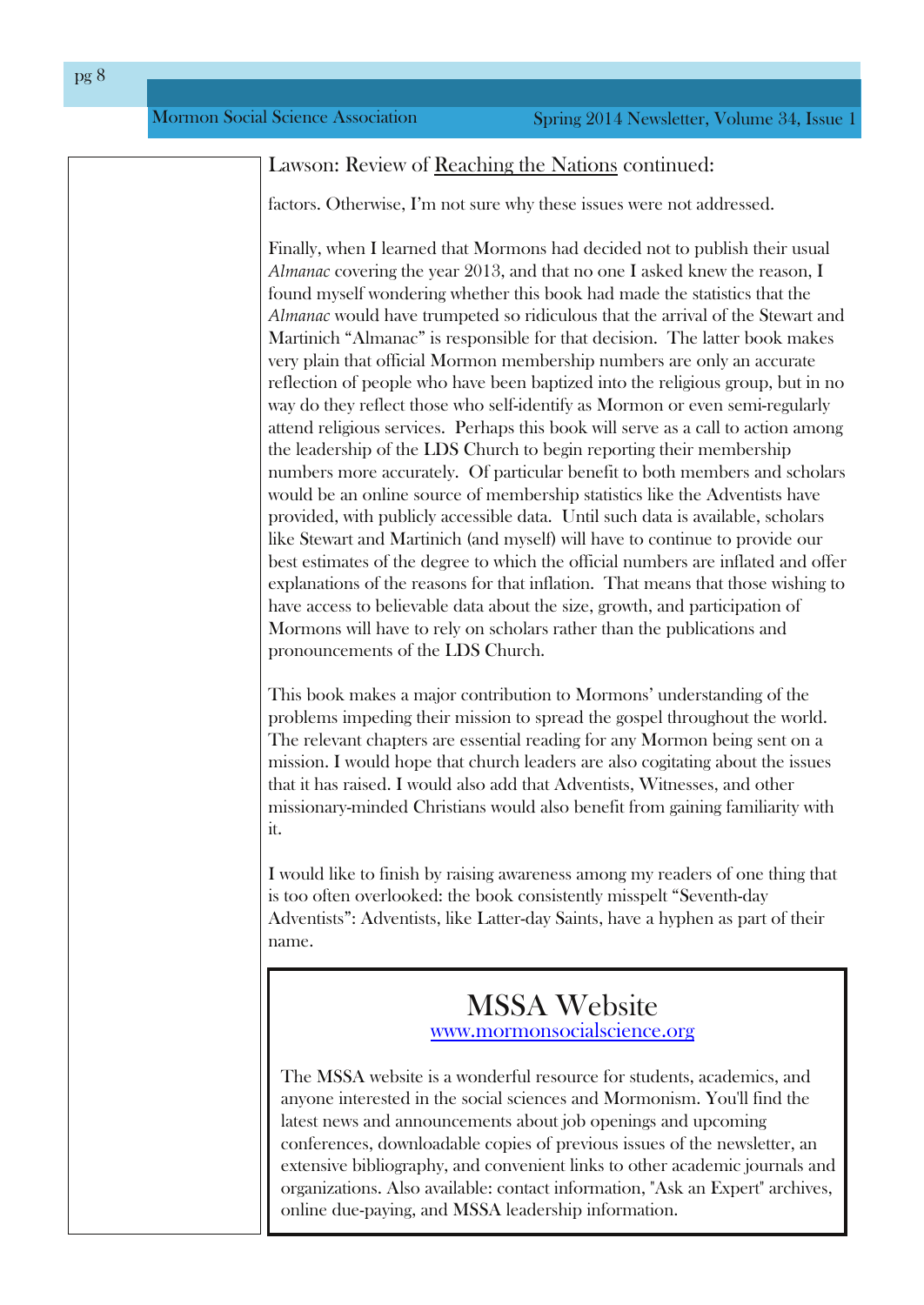<span id="page-8-0"></span>

| si <                                                                                                                                    |                        |                                                                                                                                                                                                                                |
|-----------------------------------------------------------------------------------------------------------------------------------------|------------------------|--------------------------------------------------------------------------------------------------------------------------------------------------------------------------------------------------------------------------------|
| Prup rq VrfldoVflhqfh Dwrfldwirq                                                                                                        |                        | Vsulgi 5347 Qhz vohwhu' Yr oxp h 67/Lwxh 4                                                                                                                                                                                     |
| I xwth WW2JUD<br>P hhwai v                                                                                                              |                        | Q an<br>Xsfrplqj Frqihungfhv                                                                                                                                                                                                   |
| 5347                                                                                                                                    | <b>MX QH</b>           |                                                                                                                                                                                                                                |
| Lagidadsrow Lagidad<br>MZ P duur wuLqgldqdsrolv<br>Rf w640Qr y15                                                                        | 70<br>80               | Fhqwhuiru Vwxglhvrq Qhz Uholj Irqv=ÔWkh Ylwdowly ri Qhz Uholj Irqv=<br>Williamlaj J or edoal / H{I wildig Or f doal O<br>$(X \text{ df } \wedge \text{ W } \wedge \text{ dv})$<br>0kws=22zz1fhxqxu1ruj253472zdfr0surjudpph1kwp |
| 5348<br>Qhz sr uwEhdf k/<br>Fobir und<br>Qhz sr uw Ehdf k P du u'r ww<br>Kr whodgg Vsd                                                  |                        | Prup rq Klwwru  DwrfloWrq=ÔWkh Lpp IjuoWrq ri Frvp rsrolwdq<br>Wkr xj kw<br>0/dq Dqwrqlr / Wh{ dv<br><u>0 z z p r up r gklwruldwrfldwr g t u Zfr gihuh gfhyd</u>                                                               |
| Rfwehu56058                                                                                                                             | MXO                    |                                                                                                                                                                                                                                |
| 5349<br>Dvodqvol/ J hr y Id<br>LavinuFr qvliqhqvaloDvadqval<br>Rfwehu5; 063                                                             | 630<br><u>DXI</u><br>5 | Vxqwrqh V p sr vlxp = ÜE ulgj hv dqg E z d v= Wudyhuvlqj wkh Pr up r q<br>Odggvf dshO<br>O/dowOdnh Flw/Xwak<br><u>02 z z 1 w qwr ghp didylah fr p 2xsfr plai Olipsr vlxp v Odga Olyhaw 2</u>                                   |
|                                                                                                                                         |                        | <b>VHSWHP EHU</b>                                                                                                                                                                                                              |
| I rulgir up dur g der xw<br>thj I wudwing in the kh 5347<br><b>WULLUD dqqxdo</b><br>p hhvligj / solndyh ylvlw<br>zzz 1 wuzhet y 1 K huh | 580<br>5;              | Mikq Z klyp hu Klww ulf do Dwr fldwir q=Ôldfung Sodfhv dag] Ir qlf<br>Fr p p xql whv=Wkh Lghdavdqg Uhddwhv r i wkh Uhwrudwr qO<br>Coop r gl/ Lr z d<br>Ozzz 1mkgzklyp huklwrulfdodwr fldwir g 1r y 2fr gi                      |
| rxzlooilqgghwolovrq                                                                                                                     | <b>RFWREHU</b>         |                                                                                                                                                                                                                                |
| orfdwir q/frw/wshfldo<br>hyhqw/ dag Iqwwxf wr qv<br>ir uchilwhulqi rqolqh1                                                              | 5 <b>G</b>             | Dwrflowlar q ri Prup r q Frx q whoruv dag Sv  fkrwkhudslw— OF r qid fw<br>Uhvroxwing Iq with Wikhudshxwif SurfhwÖ<br>O/dowOdnh Flw/ Xwolk<br>0kwsv=20gydp fds1r y 2hyhqw253470dp fds0fr qyhqwtr q2                             |
| $Hdfk   hdy$ with $PWD$<br>sdukt Isddavlg vkh<br>WUZJUD fr qihuhqf h<br>dag vsr avr uv ydulr xv<br>vhwlr qv wkur xj kr xwwkh            | <0<br>44               | Frpp xqdo Vuxglh v D wrfld virq = Ôr up I roorz v I d wk = Wkh Lqioxhqfh<br>ri Eholhirq wkh Dufklwhfw.uhdqg Fudiwri Dphulfdq Frppxqdo<br>Vr f IhyhvÕ<br>$\mathbb{D}$ p dqd $\mathbb{L}$ zd                                     |
| $z$ hhnhqq1                                                                                                                             | 480<br>4;              | <u>0 z z f r p p xqdowxglhvt y 2dqqxdofr qihuhqfh</u><br>Z hwhuq Klwiru  Dwrfldwir q=ÔWkh Z hwdqg wkh Z ruogÖ<br><b>COLLACTION</b> SP TO UNE holding to Folding up to<br>0 z z 2 k hwalugklww y dwr fldwr g t y 2 r gihungfh 2 |
|                                                                                                                                         | 4:                     | Prup rq Phgld Vuxglhu=OPrup rqvdqg Phdqlqj = Krz Phgld<br>Vkdshv Prupra Ighqwilhvo<br>O/dowOdnh Flw<br><u>0z z 2 pr upr qvrfldovflhafh tuj 2fdwhjruj 2fdoobirub sdshuv2</u>                                                    |
|                                                                                                                                         | Qr<br>5                | Vrflhw, ir uwkh Vflhqwilf Vwxg  ri Uhdjlrq2Uhdjlrxv Uhvhdufk<br>Dwr fldwr q<br><b>OLggldgdsrow Lggldgd</b><br>Qzz1wuzhetu                                                                                                      |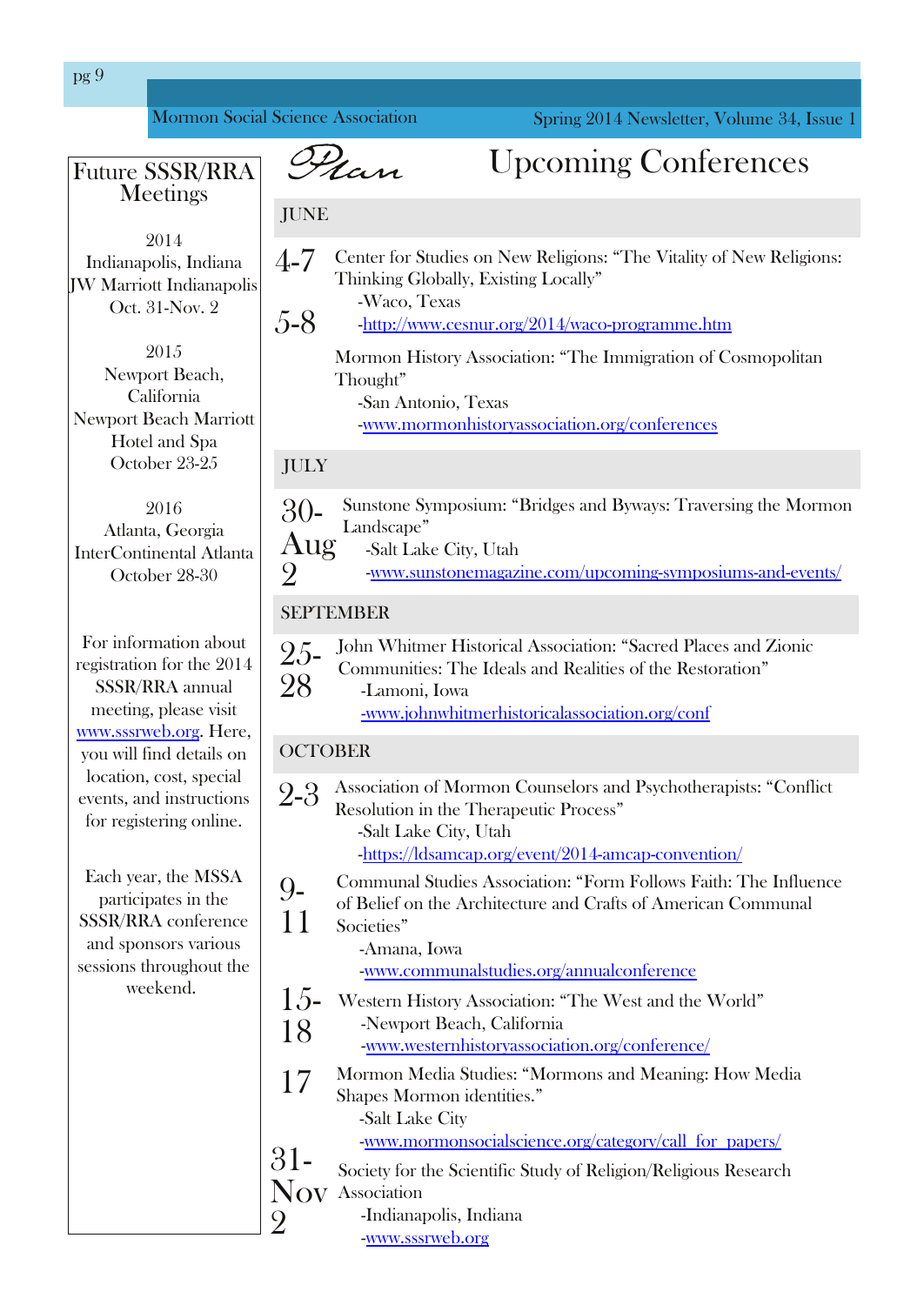<span id="page-9-0"></span>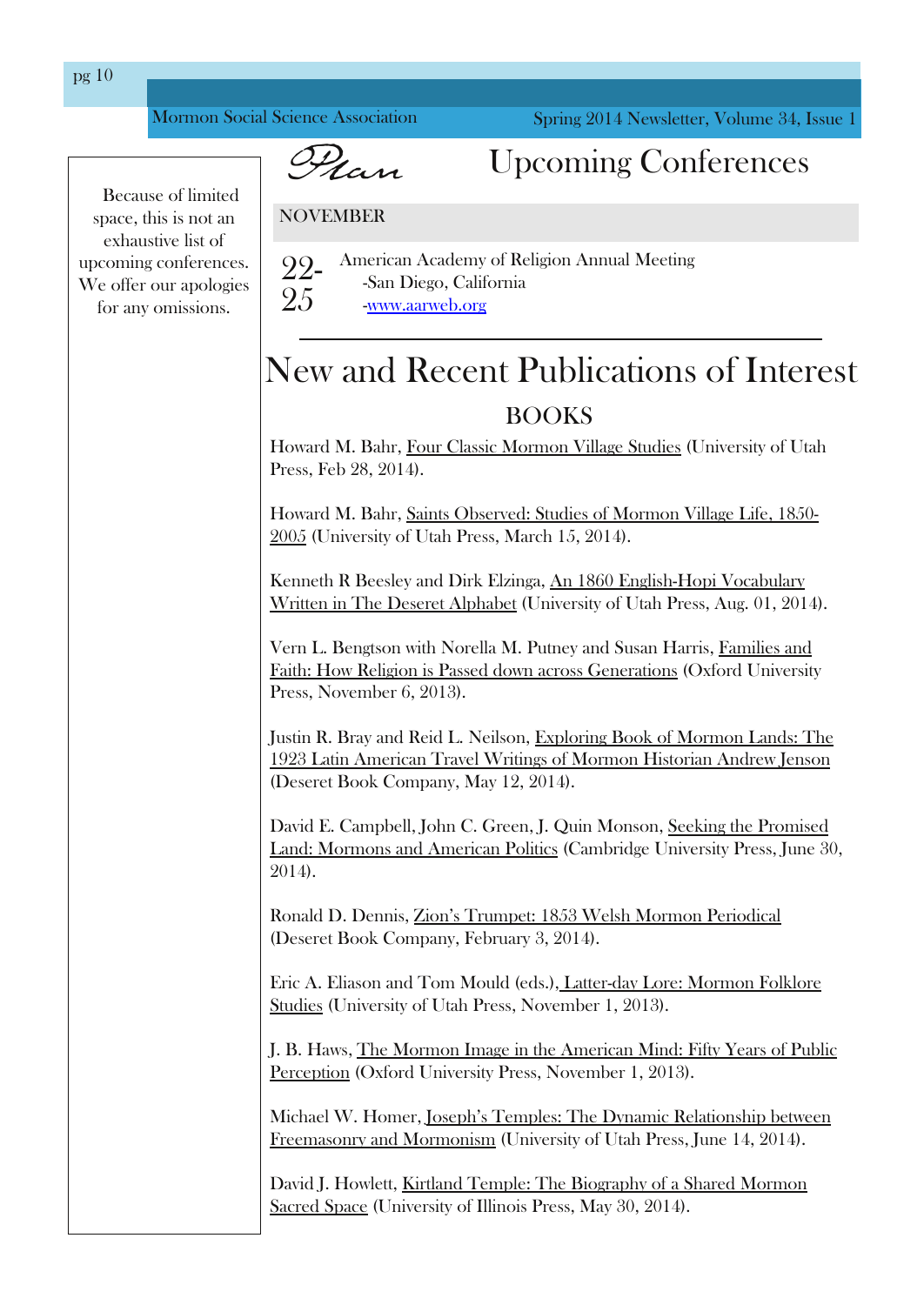P r up r q Vr fldoVflhqfh Dvvr fldwlr q

| Pruh der xwwkh P WD                                                                                        | Qhz dag Uhf haw Sxed f dwr av r i Lawhuhw                                                                                                                                                                                   |
|------------------------------------------------------------------------------------------------------------|-----------------------------------------------------------------------------------------------------------------------------------------------------------------------------------------------------------------------------|
| Wikh Prup rq Vrfldo                                                                                        | ERRNVfrgw                                                                                                                                                                                                                   |
| Vilhafh Dwrfldwr g<br>+P VVD, h{Iwwiruwkh<br>sxusryhrisurprylqj<br>dag vkdulaj wich vfkroduo)              | K1P If kdhoP dut xdugwdgg Z loddp Vkhsdug/ Orwn Dsrwohw=I rujrwlag<br><u>Phpehuvri Prup rqlvp xv Ruljlqdo Txruxpri wkh Wzhoyh</u> + Mjqdwxuh Errnv<br>P d 48/5347,1                                                         |
| wag ri Pruprqolih1<br>Dq shurq zluk dq<br>lqwhuhwulq wkh wxg   ri                                          | Gd prqP1Vplwk/Yroxph4=vhwwlqj/dirxqgdwrq/riwrghvwrwxpednryhu<br><u>+dfxowsudoklwnru riwkherrnripruprq,</u> +Fuhdwhl/sdfh/Mko 43/5346,1                                                                                      |
| wkh vrfldo/fxowsudo/ru<br>uholj Ir xvolih ri Pruprqv<br>lvholj ledn w mlq1P VVD<br>sur yighv fr qualf wdgg | Gd prqP1Vplwk/ <u>Yroxph5D=yrlflqjehlqjsrzhu-kdfxow.udo.klwwru riwkh</u><br>errnripruprq. +Fuhdwhl/sdfh/Dxjxw86/5346,1                                                                                                      |
| dwrfldwr gydprgj<br>uhvhduf khuv dag<br>haxf dww zrunlaj la                                                | Gd prqP1Vplwk/ <u>Yroxph5E=iroothvhslfdqgqryho+dfxowxudoklwwru ri</u><br>wkherrnriprupra. +Fuhdwhlvsdfh/Vnswlapehu56/5346,1                                                                                                 |
| er wk df dghp If dag<br>dssolhg vhwligj v1 Lwlv<br>IqvinuglvfIsdqdu dqg                                    | Gd prqP1Vplwk/ <u>Yroxph6=wkhf fohvrighhsvohhs=ehwdzdyhv+dfxowxudo</u><br>klwwru'r i wkherrnriprupra, +Fuhdwhl/sdfh/Vhswhpehu 44/5346,1                                                                                     |
| Iqwhuqdwir qdolq vfrsh<br>dag sxusr vh1Wkh<br>dwrfldwir q sduwflsdwiwlq                                    | Gd prqP1Vplwk/ <u>Yroxph7D=zkdwguhdpvkdyhfrph+dfxowxudoklwwru ri</u><br>wherrnriprupra, +Fundwh/sdfh/Qryhpehu:/5346,1                                                                                                       |
| dqqxdomlqvip hhvliqj v r i<br>wkh Vrflhwy ir uwkh<br>Vilhqwilf Vwg ri                                      | Gd prqP1Vplwk/ <u>Yroxph7E=erglhvrizrug-tdfxowxudoklwwylriwkh</u><br>errnripruprq, +FuhdwhNsdfh/Pdufk 8/5347,1                                                                                                              |
| Uhdilr q +VVVU, dag wich<br>Uhdj Ir xv Uhvhduf k<br>Dwrfldwig +UUD, 1                                      | Gd prqP1Vplwk/ <u>Yroxph8=errnidqwoMd+dfxowxudoklwwru riwkherrnri</u><br><u>pruprq</u> , +FuhdMaVsdfh/Pdufk 5 5347,1</td                                                                                                    |
| P VVD dor sxedvkhv dqg<br>glwdexwwd vhp l@dqxdo<br>ghz vohwhu w Iw                                         | Gdylg J 1 Whaz duw Wildag P dw P duwig If k/ Undf klaj wich Qdwr gy = Law hugdwr gdo<br>OGV Fkx ufk Jurzwk Dop dadf / 5347 Halwir a/ Yr oxp h L=Wkh Dp hulf dw<br>Rfhdgld) Hxursh + Fxprudk I rxggdwlrg/Vhswlapehu58/5346,1 |
| p hp ehu/l<br>I rudgglwr gdo<br>lgir up dwir g/fr gwdfw=<br>Prup rq VrfldoVflhqfh                          | Goylg J 1 Whaz duw Wildag P dw P duwig If k/ Undf klaj wich Qolwr gy = Law hug dwn gdo<br>CGV Fkx uf k J ur z wk Dop dgdf / 5347 Hglwir q / Yr α p h LL=Dvld dgg Diulfd<br>+ Fxp rudk I rxggd wir g/ Vhswip ehu 58/5346, 1  |
| Dwrfldwr q/f2r U dq<br>Fud xq<br>734 Z 1Nhqqhq  Eoyg1                                                      | Fkulwigh Wolver wi <u>D I ruhlig Nigigrp=Prup rgvdgg Srolido   Ig Dp hulfdg</u><br>Sr dwf do Fxox uh/ 4; 8504; < 3 +X qlyhully ri Lodgr lv Suhw/ Qr yhp ehu: / 5346, 1                                                      |
| Woo sol I O 66939<br>u dqwfud xqCjpdlofrp                                                                  | Ehq Z uj kwdqg ] df kdu  Z 1 Guhwhu +hgv1, Dsr f dd swh dqg wkh Plothqqlxp<br>Iq with Dp hulf dq Flyloz du Hud +Or xlvidqd Vudwin X qlyhuvlyi Suhw/Qr yhp ehu 7/<br>5346,1                                                  |
| Ylviwav r golgh dw<br>zzz pruprayrflobyflhafhtu                                                            |                                                                                                                                                                                                                             |

sj 44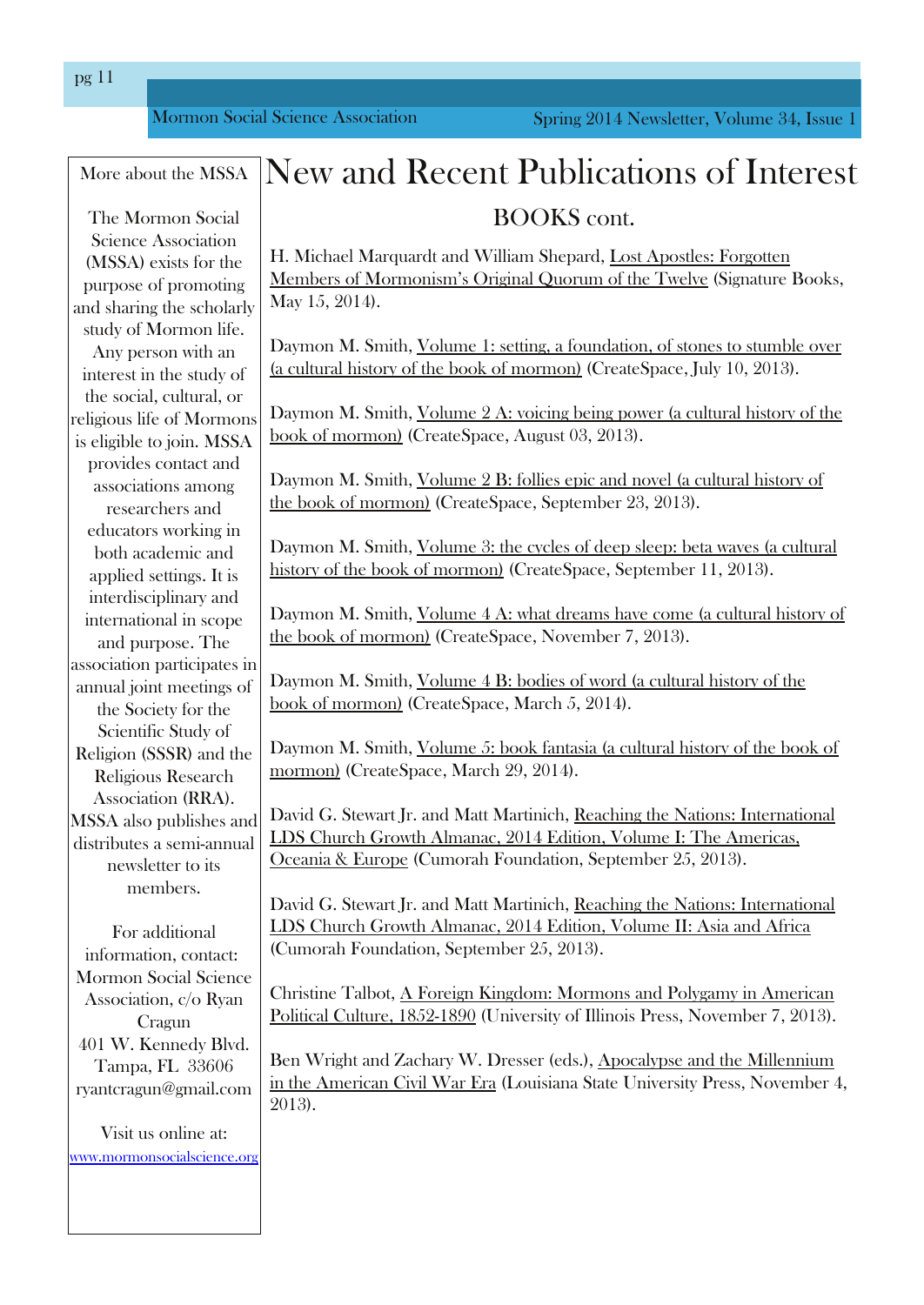|                                                      | We have done our best to                                                                                                         | New and Recent Publications of Interest                                                                                                                                                                                                                                                                                                              |
|------------------------------------------------------|----------------------------------------------------------------------------------------------------------------------------------|------------------------------------------------------------------------------------------------------------------------------------------------------------------------------------------------------------------------------------------------------------------------------------------------------------------------------------------------------|
| include the most relevant<br>recent book and article |                                                                                                                                  | <b>JOURNAL ARTICLES</b>                                                                                                                                                                                                                                                                                                                              |
|                                                      | publications. We<br>apologize if any significant<br>contributions have been<br>overlooked. You're always<br>invited to email any | Van Evans, Daniel W. Curtis, and Ram A. Cnaan, 'Volunteering Among<br>Latter-Day Saints', Journal for the Scientific Study of Religion, Vol. 52, Issue 4<br>(Dec. 2013): 827-841.                                                                                                                                                                    |
|                                                      | announcements regarding<br>new publications to Rene<br>(reneromig@gmail.com)<br>or Bosco<br>(boscoocsob@gmail.com).              | Eva Marie Garroutte, Janette Beals, Heather Orton Anderson, Jeffrey A.<br>Henderson, Patricia Nez-Henderson, Jacob Thomas, Calvin Croy, Spero M.<br>Manson and the Al-SUPERPFP Team, 'Religio-Spiritual Participation in Two<br>American Indian Populations', Journal for the Scientific Study of Religion, Vol.<br>53, Issue 1 (March 2014): 17-37. |
|                                                      |                                                                                                                                  | Hui-Tzu Grace Chou, Janell Esplin, and Shelby Ranquist, 'Childhood<br>attachment to parents and frequency of prayer during the college years',<br>Mental Health, Religion & Culture, Vol 16, No. 8 (2013): 863-875.                                                                                                                                  |
|                                                      |                                                                                                                                  | Kathryn A. Johnson, Adam B. Cohen, and Morris A. Okun, 'Intrinsic<br>Religiosity and Volunteering During Emerging Adulthood: A Comparison of<br>Mormons with Catholics and Non-Catholic Christians', Journal for the Scientific<br>Study of Religion, Vol. 52, Issue 4 (Dec. 2013): 842-851.                                                         |
|                                                      |                                                                                                                                  | Kevin D. Jordan, Kevin S. Masters, Stephanie A. Hooker, John M. Ruiz, and<br>Timothy W. Smith, 'An Interpersonal Approach to Religiousness and<br>Spirituality: Implications for Health and Well-Being', Journal of Personality,<br>Nov. 2013, Early View (Online Version of Record published before inclusion<br>in an issue).                      |
|                                                      |                                                                                                                                  | Richard S. Krannich, 'A Multidimensional Exploration of the Foundations of<br>Community Attachment among Seasonal and Year-Round Residents', Rural<br>Sociology, Vol. 78, Issue 4 (Dec. 2013): 498-527.                                                                                                                                              |
|                                                      |                                                                                                                                  | Christine Scodari, 'Roots, Representation, and Resistance? Family History<br>Media & Culture through a Critical Lens', The Journal of American Culture,<br>Vol. 36, Issue 3 (Sept. 2013): 206-220.                                                                                                                                                   |
|                                                      |                                                                                                                                  | Joseph B. Stanford and Ken R. Smith, 'Marital Fertility and Income:<br>Moderating Effects of the Church of Jesus Christ of Latter-Day Saints Religion<br>in Utah', Journal of Biosocial Science, Vol. 45, Issue 02 (March 2013): 239-248.                                                                                                            |
|                                                      |                                                                                                                                  | Julie Stewart and Kenneth P. Jameson, 'Interests Aren't Everything: An<br>Exploration of Economic Explanations of Immigration Policy in a New<br>Destination', International Migration, Vol. 51, Issue 4 (Aug. 2013): 33-52.                                                                                                                         |
|                                                      |                                                                                                                                  |                                                                                                                                                                                                                                                                                                                                                      |

<span id="page-11-0"></span>pg 12